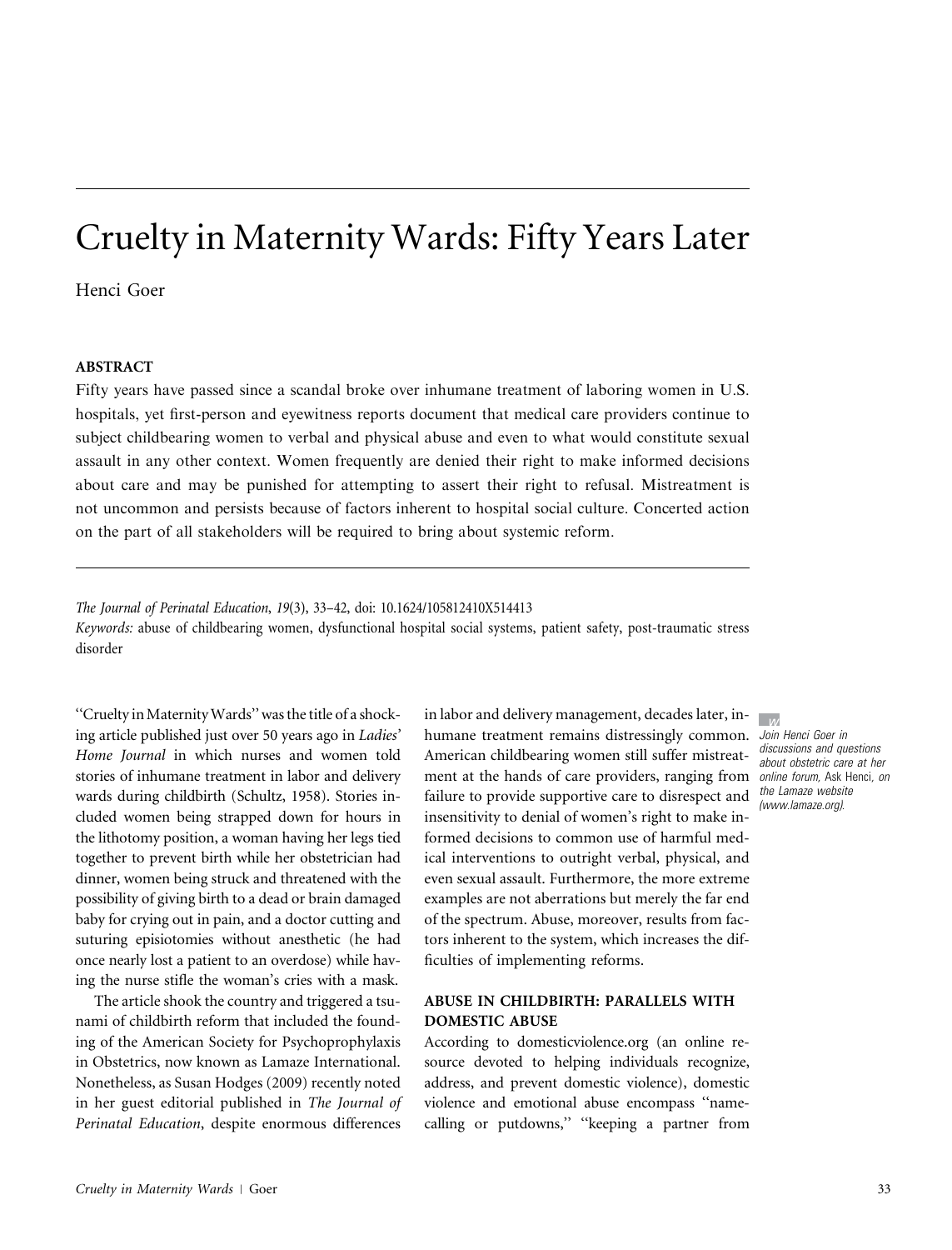contacting their family or friends," "actual or threatened physical harm," "intimidation," and "sexual assault" ("Domestic Violence Definition," 2009, para. 2). In all cases, the intent is to gain power over and control the victim. One could add that perpetrators, obstetric staff or otherwise, feel entitled to exert this control on grounds of the victim's inferior position vis-a`-vis the perpetrator as the following illustrate:

 $[The doctor claimed there] is no supporting evi$ dence that says tearing is better, the articles weren't written by doctors who deliver babies, and I'm in no mood to sit around wasting my time because I have to sew you up. (Doula V, personal communication, May 24, 2007)

When I [pregnant woman] attempted to discuss the birth plan with you [obstetrician], you became defensive... , saying, ''If I want to do something to you I will do it and you will not interfere. I have delivered hundreds of babies and you have not delivered any.'' (Zeller, 2004, p. 5)

Perpetrators also justify controlling the woman on the basis that it is for her or her baby's own good, as illustrated in these excerpts from a Texas obstetrician's birth plan reported on the TheUnnecesarean. com blog (Jill, 2009e):

Continuous monitoring of your baby's heart rate...is mandatory.... This is the only way I can be sure that your baby is tolerating every contraction. Labor positions that hinder my ability to continuously monitor your baby's heart rate are not allowed. (para. 11)

Depending on the size of the baby's head and the degree of flexibility of the vaginal tissue, an episiotomy may become necessary at my discretion to minimize the risk of trauma to you and your baby. (para. 15)

The rate of maternal and fetal complications increases rapidly after 39 weeks. For this reason, I recommend delivering your baby at around 39– 40 weeks of pregnancy. (para. 17)

A c-section may become necessary at any time during labor... . The decision as to whether and when to perform this procedure is made at my discretion and it is not negotiable, especially when done for fetal concerns. (para. 18)

The same Texas obstetrician also isolates women from views other than his (see above: ''keeping a partner from contacting their family or friends''), stating, ''Doulas and labor coaches...may be asked to leave if their presence or recommendations hinder my ability to monitor your labor or your baby's well-being'' (Jill, 2009e, para. 9), and a Colorado obstetrician group does the same, as illustrated in this sign posted at the group's clinic:

Because the Physicians at [name of women's center deleted] care about the quality of their patient's deliveries and are very concerned about the welfare and health of your unborn child, we will not participate in: a ''Birth Contract'', a Doulah [sic] Assisted, or a Bradley Method delivery. (Jill, 2009e, para. 23)

Likewise, a nurse at a Virginia hospital that bans doulas states, ''From a nursing standpoint, too many [doulas] crossed the line and interfered with my job'' (Paul, 2008, para. 11).

## TYPES OF ABUSE

Perpetrators of abuse also feel justified in using whatever means necessary to overcome resistance or to punish perceived infringements of the perpetrator's prerogatives or real or imagined challenges to the abuser's dominance or worldview. Coercion may take the form of verbal abuse, as in these examples:

He [doctor] stormed in aghast that I was a VBAC [vaginal birth after cesarean] and had been laboring twelve hours. He lectured me on the dangers I was incurring... . He informed me that IF I got an epidural and IF I made progress over the next two hours, he would let me continue. If not, he would [cesarean] section me stat. (Bax, 2007, "The Short and Long of It,'' para. 8)

After a long and painful induction, ...he [doctor] sat on the couch and complained that watching her [laboring woman] push her dead baby out [antepartum demise at 36 weeks] was ''like watching paint dry,'' and left to see patients in the office. (Nurse K, personal communication, October 16, 2009)

In some cases, verbal abuse may be combined with physical abuse, as can be seen in this labor and delivery nurse's account:

The doctor...stood over the patient's bed and yelled into her face, ''You can kill your baby, you can lose your uterus, but if you want to do something stupid, I guess I can't stop you. So let's get on with it.'' He then jerked back the covers,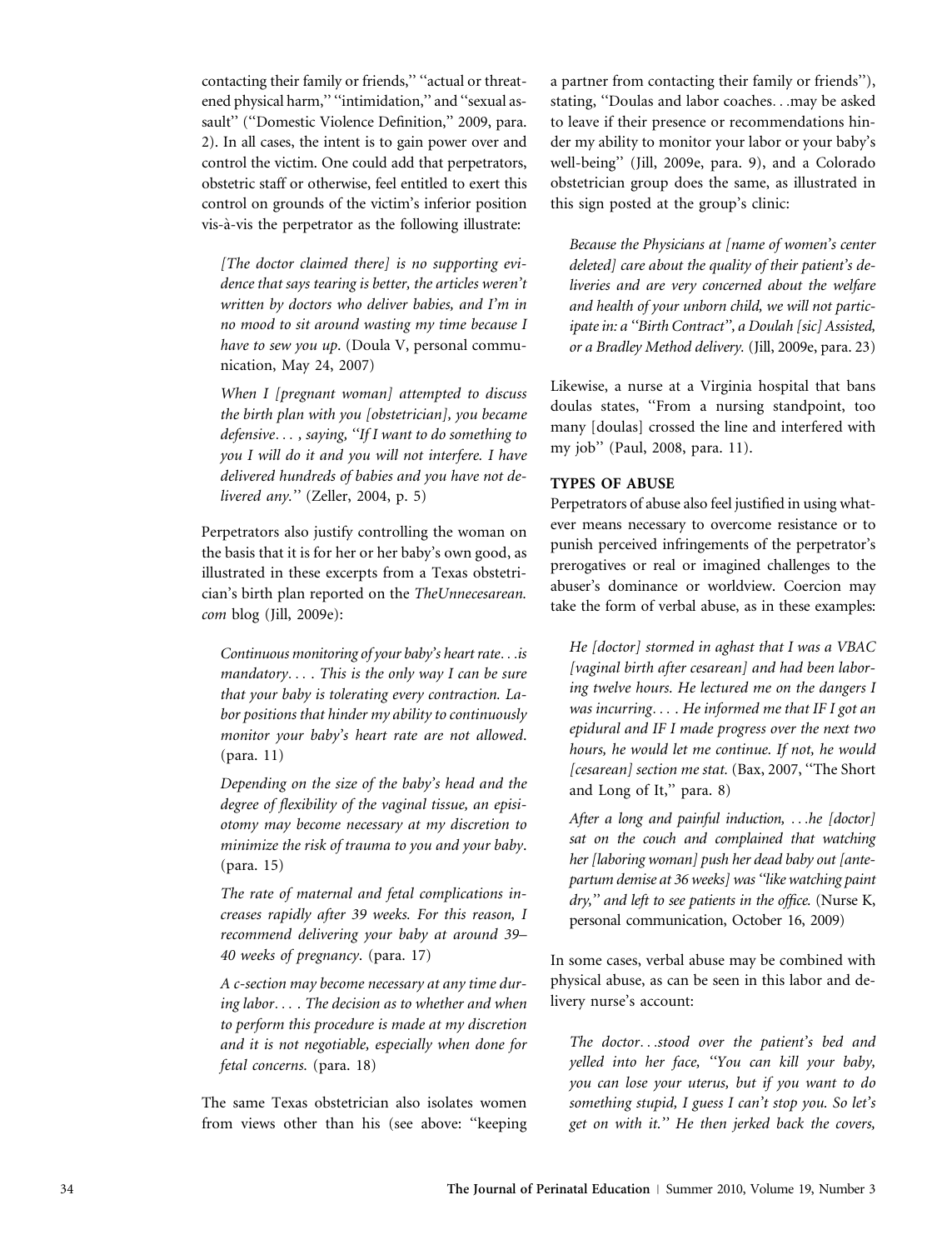pulled the patient's legs apart and proceeded to perform a rough vaginal exam. (Nurse K, personal communication, October 16, 2009)

Sometimes, verbal abuse has blatant sexual overtones, as these accounts illustrate:

I have witnessed many physicians say degrading things to women in natural labor, as if punishing them for not getting pain control in order to be more passive patients, including ''I don't want to hear any noise from you,'' ''Come on, you need to open your legs, obviously you didn't mind that nine months ago.'' (Nurse K, personal communication, October 16, 2009)

She was crying out of fear of the [vaginal] exam, [because it] was being done by a male (very difficult for most Muslim women)... . Dr. tells her that if she is that scared and tense already, she'll never get the baby out naturally... . With each subsequent exam he would then...condescendingly comment on how much ''better'' she was doing with her vaginal tension. (Doula S, personal communication, October 16, 2005)

He told her to adjust her bottom so she was straight, he says ''We want this smile to match that smile, heh heh...if you had an episiotomy, I'd only have to sew up a straight line." What the  $F^{**}K$ , are you kidding me... ? She is naked, on her back, in a submissive position, at this doctor's mercy. I wanted to cry! (Doula V, personal communication, May 24, 2007)

Abuse of laboring women may take the classic form of physical harm and pain, as in these examples:

''You're the one who didn't want an epidural, this is the price you pay''—this is often when they refuse to give the patient adequate local anesthetic for laceration repair, despite the fact that the patient is crying out for it and I am standing there holding it out to them. I have seen this too many times to count. The physician's answer is often ''I only have a few more stitches left.'' (Nurse K, personal communication, October 16, 2009)

I saw one of my prenatal patients whose [cesareansection] incision opened when her staples were removed Monday. We called the [doctor], and he pulled on the tissue until it opened down to the fascia. He then scrubbed the wound with gauze and H202, and packed it. The patient received no pain medication. (Midwife D, personal communication, August 27, 2003)

Physical harm and pain inflicted on childbearing women also includes cesarean surgery without anesthesia. For example, in a publication titled Cesarean Voices by the International Cesarean Awareness Network, one woman recounts:

My epidural wore off during surgery and the anesthesiologist didn't believe me... . I could feel the stitching and then the stapling. Finally, to stop my screaming, the anesthesiologist pretty much put me completely out, but only because the surgeon told him to. (Scott, Hudson, MacCorkle, & Udy, 2007, p. 4)

According to a study by Paech, Godkin, and Webster (1998), 1 in 200 cesareans are converted to general anesthesia because of a failed epidural. However, as ''Nurse K'' attests, not all inadequate epidurals are addressed before surgery begins:

I have seen...Cesareans when a patient's epidural becomes inadequate during surgery. Despite her crying out ''Ouch, I can feel that, that feels sharp! That hurts!'' she is ignored, told ''No, it's just pressure," "I'm not even doing anything that should hurt" ... or "I'm almost done." I have seen this probably 8–10 times in four years at two different hospitals. (Nurse K, personal communication, October 16, 2009)

Physical abuse may not be obvious to laboring women because it happens behind the scenes or is concealed, as revealed in reports by labor and delivery nurses:

Many of the obstetricians that I work with are eager to ''get her delivered'' as quickly as possible. There is also ''pit to distress''... —in other words, keep cranking that pitocin up until the baby crumps into fetal distress and the obstetrician does a stat csection—all so the doctor can be done, and get out of the hospital. (Jill, 2009a, para. 19)

The...physician...was not satisfied with how quickly the patient was delivering (though she had been pushing less than an hour and the baby was in no distress) and so she inserted two fingers into the patient's rectum and attempted to hook the baby's chin so that the head would deliver more rapidly (without mentioning any of this to the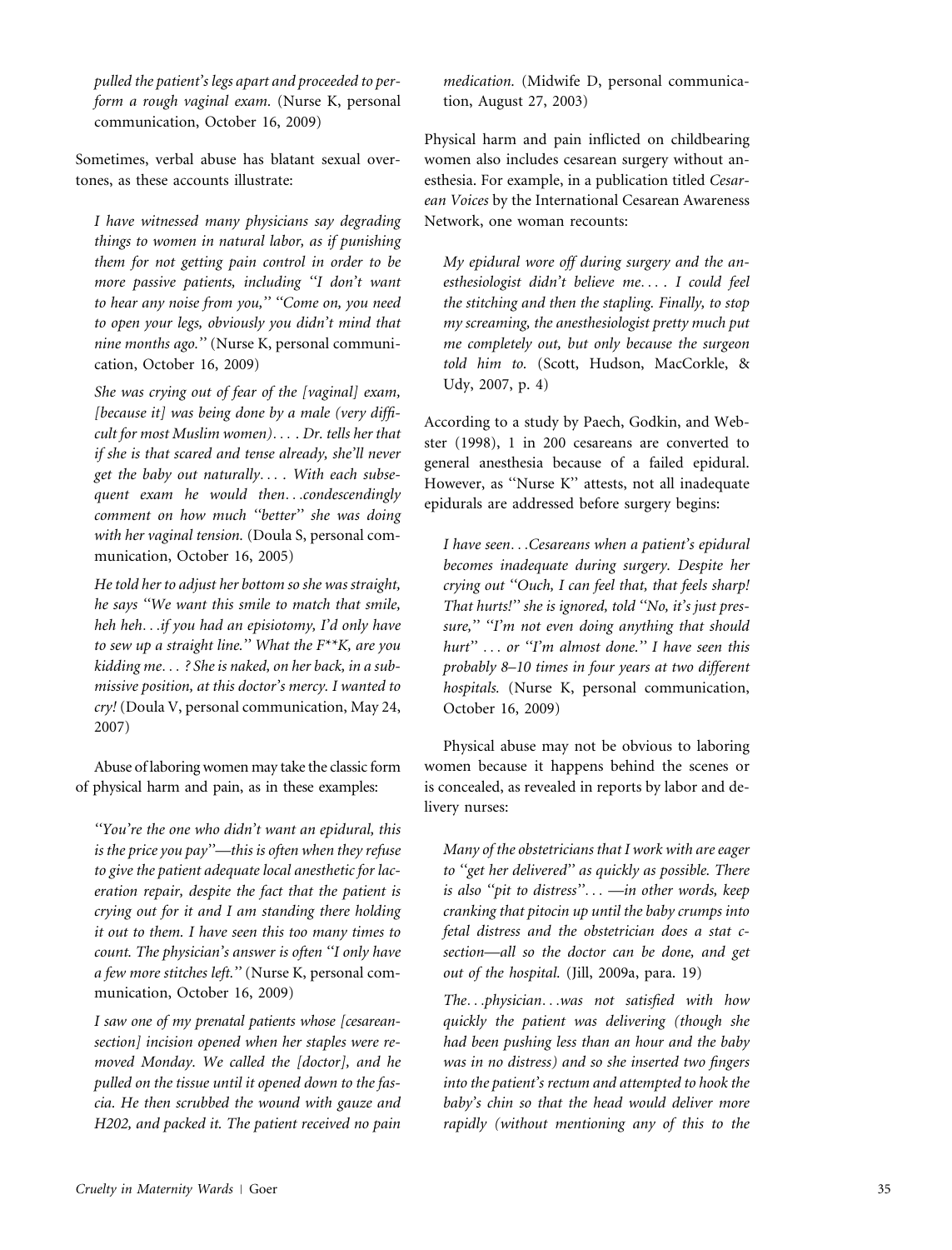patient, who had an epidural). Her fingers tore right through the sphincter and the patient sustained a 4th-degree laceration. The only thing the OB told the patient about it was that because she had such a ''big baby'' (7lbs), she would recommend inducing at 37 weeks next time so she didn't "tear so badly." (Nurse K, personal communication, October 16, 2009)

Abuse in the labor and delivery unit also includes actions that, had they occurred outside of the unit, would be considered sexual assault, as in the following example:

First the doc does an exam—says there's a [cervical] lip... . Next thing I know, the nurse has her hand in there, holding the cervix while mom is screaming, "get out, OUCH, get out, THAT HURTS''—I look the nurse in the eye, tell her AT LEAST 10 times, ''she ASKED you to stop she does NOT consent to this.'' So now, she's pushing..., but this DAMN doctor, kept trying to stretch [the vaginal opening] with his flipping fingers—and she kept screaming how bad it hurt. I kept saying to him OVER AND OVER, ''can you PLEASE stop?!?! The only time she screams is when YOU DO THAT." (Doula M, personal communication, April 2, 2003)

An Illinois woman's story contains all of the types of abuse described above—verbal, physical, sexual, and threats of physical harm—that women may encounter in labor and delivery units. As reported on the TheUnnecesarean.com blog, the woman's doctor:

- refused to let her have pain medication, telling the nurse that the woman deserved to feel pain because she had not called before coming in and that "pain is the best teacher" (Jill, 2008, "Pain is the Best Teacher,'' para. 1; Jill, 2009b, para. 28);
- placed her in stirrups with toes turned in so that her buttocks were not on the table, and forced her to remain in that position until after the birth, which took over an hour (Jill, 2008, 2009b);
- repeatedly told her, "Shut up, close your mouth, and push...'' and ''there is only one voice in this room and it is mine'' (Jill, 2008, para. 18 and 29; Jill, 2009b, para. 9 and 18);
- performed a rough vaginal exam during a contraction, causing extreme pain, while she said, ''No. Stop!'' (Jill, 2008, para. 20; Jill, 2009b, para. 10);
- inserted a catheter during a contraction, causing extreme pain, despite her asking to wait (Jill, 2008, 2009b);
- repeatedly told the woman she was going to hemorrhage and that that she and the baby might die, which was especially terrifying because she had experienced a prior stillbirth (Jill, 2008, 2009b);
- took a cell phone call from a resident and spoke at length about an abortion that he was going to perform that day (Jill, 2008, 2009b);
- told a nurse not to help her (Jill, 2008, 2009b);
- sutured her without adequate anesthesia and had her husband hold her down when she squirmed in pain (Jill, 2008, 2009b); and
- refused to let her or her husband hold the baby (Jill, 2008).

The cases described above are readily recognizable as abuse, but because of the intimacy and sexuality of childbirth, treatment that an observer would think no worse than brusque or insensitive what Elizabeth Smythe called ''the violence of the everyday in healthcare'' (Thomson & Downe, 2008, p. 270)—can inflict severe psychological trauma, in this case by triggering memories of past traumatic events:

Because of the epidural, ... when it was time to push, the nurse and the midwife kept yelling at me to keep my feet in the stirrups, but my legs were numb, so they just kept falling down to the floor.... They grabbed my hips and forcefully moved me around into the position they wanted me in, without asking. They just did it. And they kept yelling at me to keep my legs up, but I couldn't. So they moved me around like a rag doll and my feet just kept falling off the table onto the floor. I was so scared, and I felt like I was doing everything wrong. They did not try to calm me, or even ask how I was doing. They just kept yelling, ''This is what you have to do if you want to get your baby out! Keep your legs up!''

This forceful manipulation of my body triggered a memory in me of being gang-raped at 15 years old. During the rape, one of the boys held me down, with my hips at the edge of the bed, while the other boy raped me. He kept grabbing my hips and yanking me closer to him and my legs just felt like 50 lb weights. They just kept falling to the floor. He kept yelling, ''Keep your legs up, bitch!'' and I couldn't. I couldn't move. It was as if I was numb. During my son's birth, the words that the nurse and midwife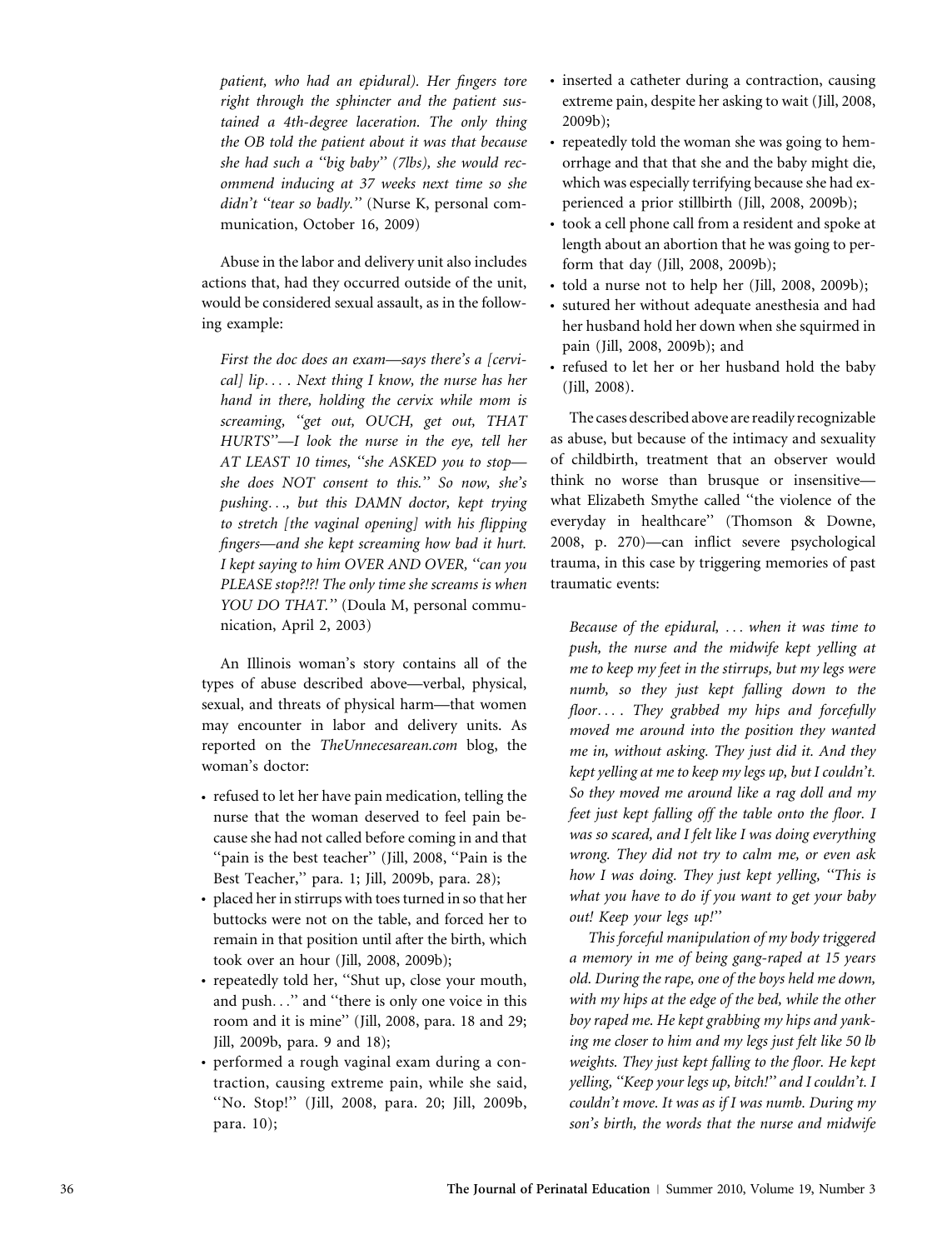yelled at me, and the ways they manipulated my body were so similar, it was as if the rape was happening all over again. I was terrified. (Rose, personal communication, September 22, 2007)

In a second example, we see the harm of staff insensitivity to the ''violence of the everyday'' in a doctor's story of events after her birth told from her viewpoint and juxtaposed with her medical chart notes (Pil, 2010):

Patient: Seven hours [after birth], I suddenly feel weak, dizzy, and nauseated... . The next minute, I'm hemorrhaging. There is blood spurting everywhere, clots the size of frying pans. I think I am going to die. Panicky nurses and residents crowd the room... . I am being stuck everywhere for an IV... . My underwear is cut off, injections slammed into my buttocks, my legs are forced open and somebody shoves an entire forearm into my uterus and pulls out clots. Three times. I scream and scream and scream. The pain is unbearable, and I feel brutally violated. (para. 14)

Chart: 7:30 am: Called to see patient passing clots. ... Blood pressure 110/67... 100/60... 90/58... . Bimanual evacuation lower uterine segment with 3 large clots. Orders: IV, Pitocin IV, [etc.]. Discussed with Doctor B.—Intern (para. 15)

Patient: Everyone flees the room. I am curled in a fetal position, crying and shaking. No one comes to explain why, how or what has just happened....  $[No]$ staff members] ever ask if I am all right. (para. 17)

Chart: 7:40 am: BP 90/58. Will continue to observe.—Night Nurse B 8:00 am: IV running. Patient medicated with Zofran for nausea. Resting comfortably. Will monitor.—Day Nurse C (para. 18)

Patient: Doctor B makes rounds. ''You doctors make the worst patients." (para. 20)

Pil's resultant PTSD rendered her unable to return to clinical practice. Health care environments were too much of a trigger.

#### ABUSES UNIQUE TO CHILDBIRTH

The treatment of pregnant and laboring women opens up new categories of abuse not falling under conventional definitions. One category of abuse is denial of the right to informed choice through giving childbearing women insufficient information, no information, or misinformation about their options. In the Listening to Mothers II survey, women were asked to agree or disagree with four statements on cesarean surgery's adverse effects (Declercq, Sakala, Corry, & Applebaum, 2006). Three-quarters of the respondents on every question were either not sure how to respond or responded incorrectly. Women who had cesareans were no more likely to know the right answer than women who did not have cesareans.

A second category of abuse among childbearing women is elective primary cesarean initiated by the physician. A survey at one hospital revealed that 13% of intrapartum cesareans were at ''physician request'' according to the obstetrician's self-report (Kalish, McCullough, Gupta, Thaler, & Chervenak, 2004). An additional 3% were, according to the obstetrician, a joint decision with the woman, but considering the power imbalance in the relationship, it is not unreasonable to include these in the ''physician request'' category. That makes 1 in 6 intrapartum cesareans at this hospital. Subjecting women to unnecessary surgery is, of course, a form of physical abuse.

A third category of abuse is denial of the right to refuse invasive medical procedures and especially to refuse surgery. Results from the Listening to Mothers II survey found that over half (56%) the women who wanted VBAC were denied that option (Declercq et al., 2006), and a 2009 survey of 2,850 U.S. hospitals revealed that half of the hospitals had an outright or de facto ban against VBAC, the latter meaning the hospital had no official policy against VBAC, but no obstetrician would allow one (International Cesarean Awareness Network, 2009). Vaginal breech birth and vaginal twin birth are almost impossible to obtain. Refusing vaginal birth forces women to agree to surgery or forgo medical care.

A fourth category is abuse of childbearing women by the legal system. Legal system abuses arise from medical staff and societal perception that the fetus's rights supersede the rights of the woman. In this respect, women are worse off than they were with domestic violence before the women's rights movement. Before, women could expect no relief from legal authorities or social services; now, they are called in on the side of the abuser. Cases include

The treatment of pregnant and laboring women opens up new categories of abuse not falling under conventional definitions.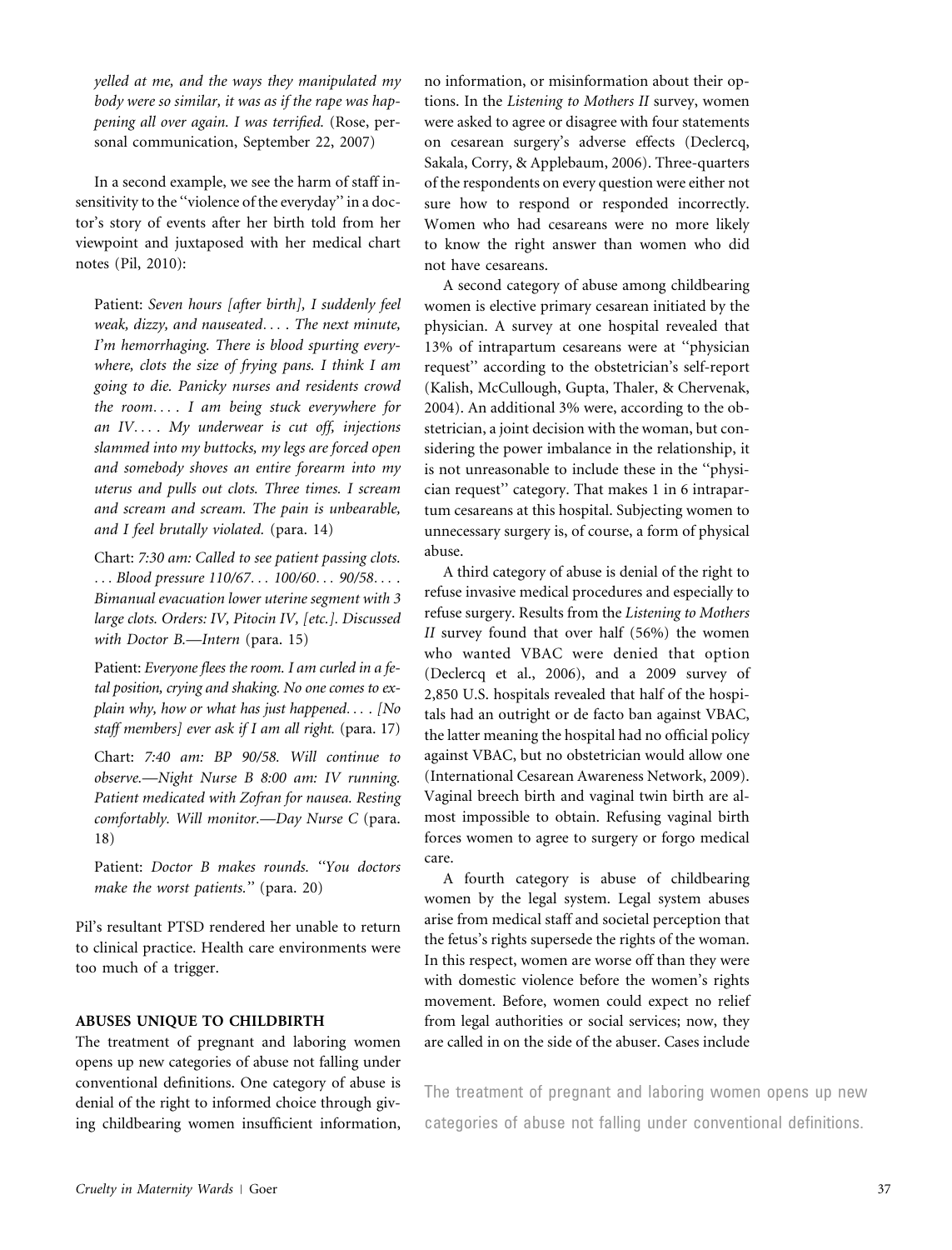It is important to note that the vast majority of maternity care providers are not abusers. Nonetheless, abuse continues to flourish.

> a California woman whose doctor threatened to report her to Child Protective Services for resisting induction for postdates (Doula E, personal communication, September 11, 2003); an Arizona woman with a prior cesarean told if she showed up in labor and refused automatic surgery, the hospital would get a court order and perform cesarean surgery anyway (Jill, 2009d); a Florida woman confined by the court to hospital bedrest for preterm contractions at 25 weeks, denied access to a second opinion, and ordered to submit to any treatment her doctor deemed necessary, including cesarean surgery (Appel, 2010); and a New Jersey woman previously diagnosed with post-traumatic stress disorder (PTSD) and depression deprived of custody of her child at birth because she refused to sign a blanket consent at hospital admission for cesarean surgery, an act cited as evidence she was too mentally ill to be a fit mother (Jill, 2009c).

## ABUSE AND THE TOLL ON VICTIMS

Predictors of psychological trauma resulting from childbirth include a history of sexual assault, feelings of powerlessness, negative interactions with medical staff, failure to meet expectations, medical interventions, and unplanned cesarean surgery (Soet, Brack, & Dilorio, 2003), although trauma can also occur in spontaneous vaginal births (Soderquist, Wijma, & Wijma, 2002). Given the ubiquity of these experiences, it should not be surprising that sizeable percentages of women experience psychological trauma following childbirth. An Australian survey of women 4 to 6 weeks postpartum found that one third of respondents reported a traumatic birth event in conjunction with three or more symptoms of emotional trauma (Creedy, Shochet, & Horsfall, 2000). Listening to Mothers II survey investigators conducted a follow-up survey that included questions diagnostic of childbirth-related PTSD (Declercq, Sakala, Corry, & Applebaum, 2008). Nearly 1 in 5 (18%) women were experiencing some symptoms, and 1 in 10 (9%) met the full PTSD diagnostic criteria. Worse yet, symptoms are longlived: Women were surveyed 6 to 18 months postpartum and asked about symptoms in the past month.

Women also specifically report experiencing their childbirth treatment as an assault: ''It was like being tortured because I was...screaming,

...begging, really, really begging for [the Syntocin] drip to be turned off"; "Don't feel I gave birth and had a baby on that day. I just felt I went into a room and was just assaulted''; and ''It was violent and brutal'' (Thomson & Downe, 2008, p. 270). The consequences can be severe and long-lasting, as conveyed in the following comments from women:

I was left feeling like a total failure. I left the hospital thinking that I was a horrible mom... . I didn't even want to hold my baby and I was terrified of being alone with him. (Rose, personal communication, September 22, 2007)

I don't remember my baby's first 6 months, I was so mired in depression and post-traumatic stress flashbacks, nightmares, sweating panics... . You didn't only take my birth, though. I lost more than my son's infancy. For a long time, I lost myself. (Bax, 2007, ''The Short and Long of It,'' para. 17 and 18)

I still have nightmares—six years later. (Scott et al., 2007, p. 4)

It is important to note that the vast majority of maternity care providers are not abusers. Nonetheless, abuse continues to flourish. Why isn't it stopped? To answer this question, we must look at factors inherent to the system.

### OBSTACLES TO REFORM

Most hospital social systems are rigid hierarchies. Because authoritarian social systems allow some individuals unrestrained dominance over others, mistreatment and abuse are likely to follow. For example, as a labor and delivery nurse recounts:

He asked me for an Amnihook to rupture the patient's membranes, and when I pointed out that according to my exam, the cervix was still closed and the baby was still high... , he yelled at me to get out of the room and that he wanted another nurse and I was no longer ''allowed'' to take care of his patients. (Nurse K, personal communication, October 16, 2009)

Consider the authoritarian family and its organizing principles, as described by Virginia Satir (1988): ''There is one right way, and the person with most power has it," "There is always someone who knows what is best for you,'' ''Self-worth is secondary to power and performance," "Actions are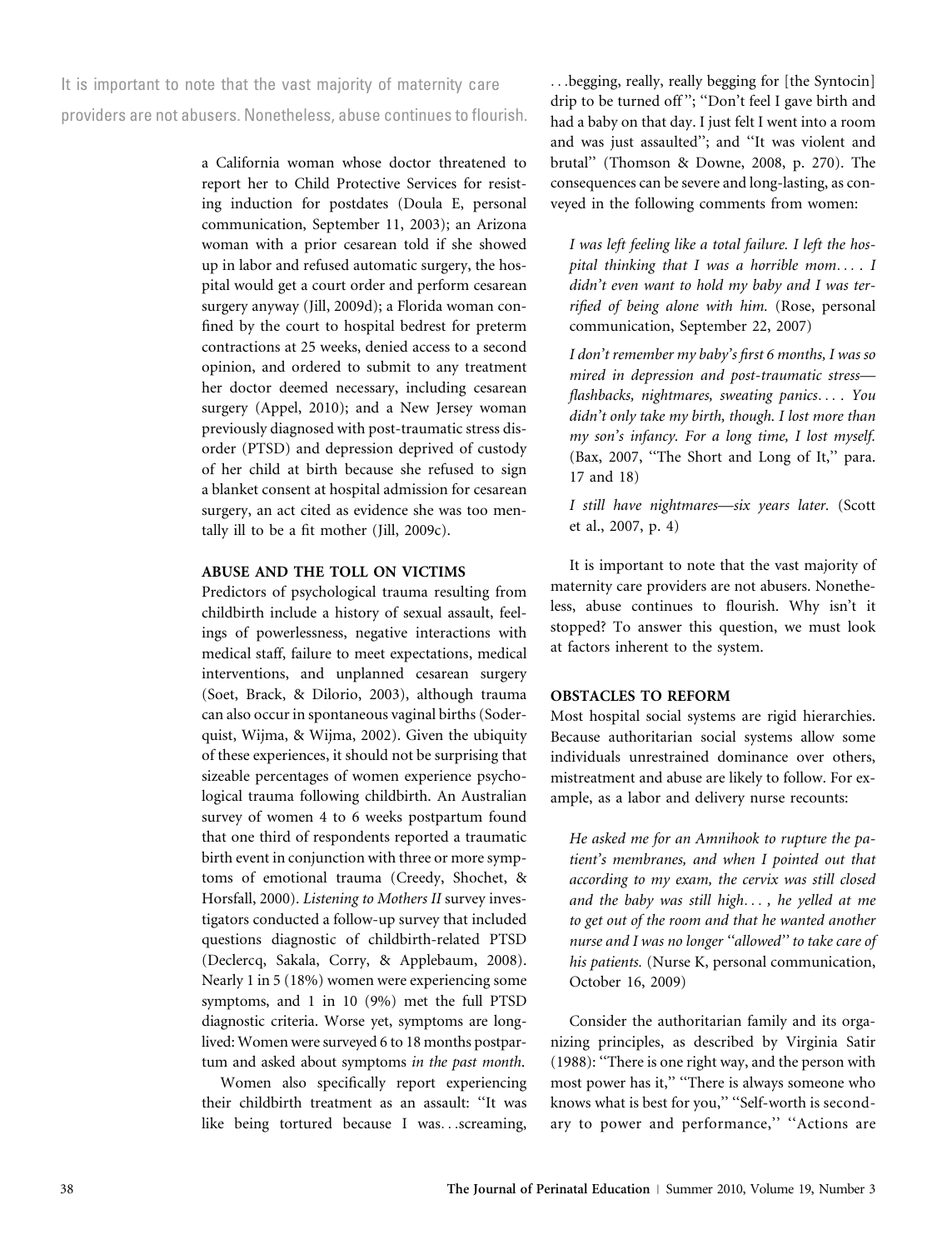subject to the whims of the boss," and "Change is resisted'' (p. 132). As a result, self-esteem is low; communication is indirect and incongruent; styles of interaction are blaming, placating, distracting; rules are unspoken, outdated, and when inhumane, people adapt rather than change them. As authoritarian families provide fertile ground for violence and abuse at the micro level, so authoritarian institutions do the same on the macro level. They enable what has been called a ''culture of impunity'' in which there is no accountability for abuses and in which its members are at risk to become—sometimes unwilling, sometimes unwitting, and sometimes neither—participants in, if not perpetrators of, abuse. For example, nurses may enforce abusive policies and practices:

If [her partner] has been asked to leave the room during a procedure or something, I try to let them know that it's not because we don't want them there. There are certain policies to be followed and it's the doctor's decision. (Gale, Fothergill-Bourbonnais, & Chamberlain, 2001, p. 268)

Nurses may also collude in abuse:

Woman during prolonged vaginal exam: That hurts my gut.

Dr.: That hurts to do that? [surprised]

Woman: Yes! Just don't do it no more... . No more. Please! [to husband] It hurts, it hurts. Ino more, please no more. [Vaginal exam continues]

Nurse: Just squeeze his hand. There you go. [Doesn't help]. (Bergstrom, Roberts, Skillman, & Seidel, 1992, p. 15)

Nurses may feel compelled to conceal abuse:

I do everything I can so she'll hurry up and deliver, even though ethically I feel horrible about it. I can't tell her, ''Your doctor's got a golf game ...and that's why I'm doing this to you.'' (Sleutel, 2000, p. 40)

And because nurses rank higher in the hierarchy than laboring women, they may engage in abusive behaviors themselves:

Frequently nurses don't want to take the time to work with difficult patients and...go along with the decision to section early in the labor process. (Sleutel, Schultz, & Wyble, 2007, p. 206)

From the very beginning the nurse was very overpowering and just...took away everything that we wanted to do. (Mozingo, Davis, Thomas, & Droppleman, 2002, p. 346)

Even so, many individuals working in institutions with authoritarian cultures are concerned about patient well-being, yet abuse continues unchecked. How does this happen?

One theory is that nurses are usually women, and women are socialized to defer to authority. Traditional nursing training and hospital culture may reinforce this blanket deference without regard to potential conflicts with the woman's rights or her best interest.

A second theory is that authoritarian systems often lack effective mechanisms for calling abusers to account, as illustrated in this labor and delivery nurse's account:

This patient's family subsequently filed a complaint with the hospital (to match the literally 100s of complaints filed by nurses in the past 25 years) and he was suspended for one day before his privileges were returned and he was given the option to "retire" six months later. The next day he returned to the unit and sat at the nurses' station leading a discussion with 4 other OBs (including the chief of staff) saying how ''dangerous'' the nurses were and that ''someday one of them is going to kill somebody because they don't get it that their job is just to follow orders.'' (Nurse K, personal communication, October 16, 2009)

As the nurse's experience also illustrates, individuals who attempt calling abusers to account may expose themselves to intimidation and retaliation, up to and including losing their job.

A third reason why abuse continues unchecked is that the lack of accountability often enables abusive doctors to use their power to trap nurses into nowin positions. For example, as this labor and delivery nurse reports:

A female obstetrician on our unit is notorious for ''punishing'' the nurse for failing to push Pitocin hard enough to get patients delivered by the end of the work day, by taking the patient back for a Cesarean. She then tells the nurse ''Have it your way, but it's your fault she ended up with a section.''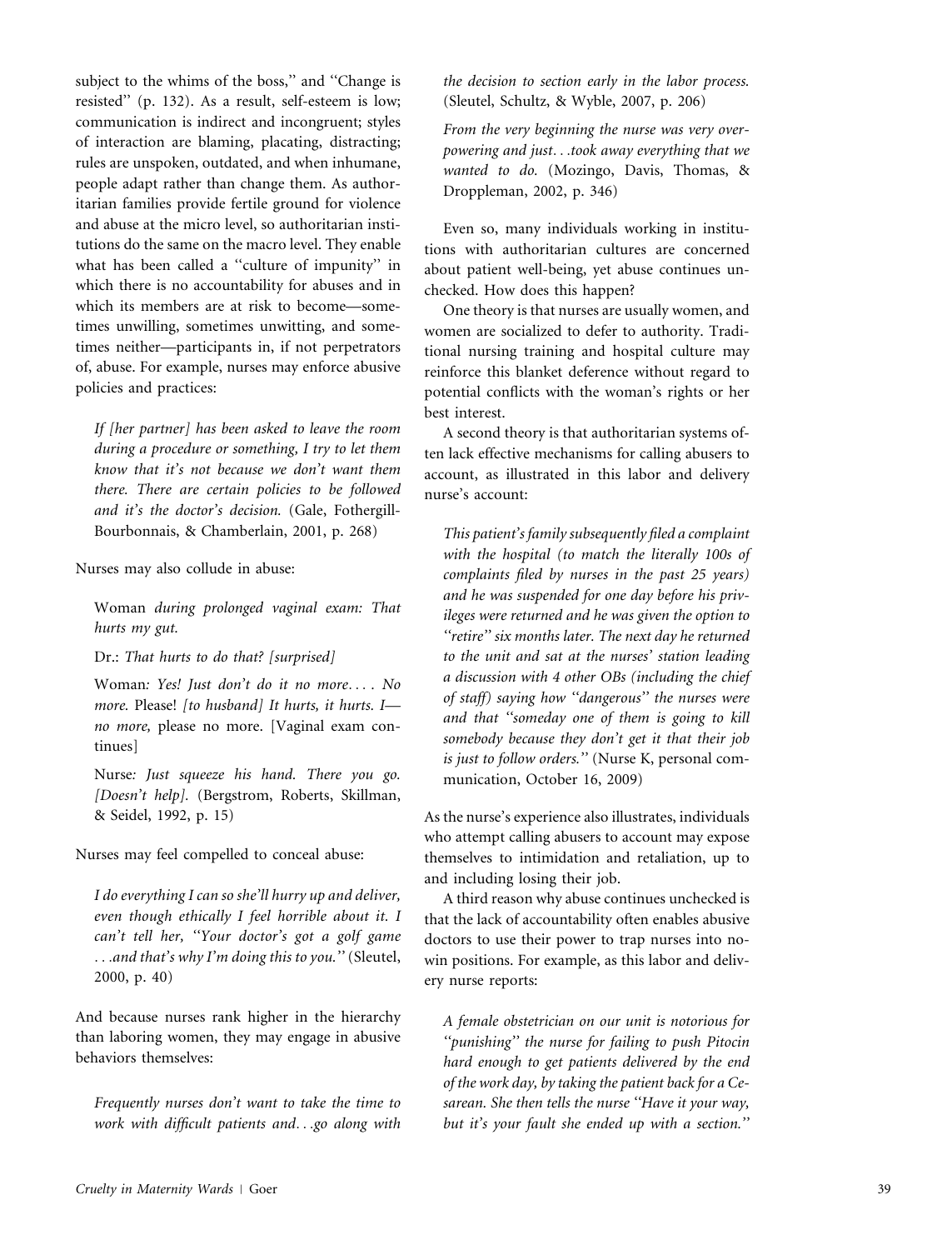## (Nurse K, personal communication, October 16, 2009)

A fourth reason for continued abuse may be because individuals who are high enough in the hierarchy to make change are unlikely to do so. During residency, doctors trained in authoritarian systems are likely to internalize as normative a model of interaction with underlings and patients that desensitizes them to problem behaviors if not converts them into outright abusers themselves. Once in practice, doctors would rarely witness their colleagues' abuses firsthand. Confronted with the more egregious nurse or patient complaints, the instinct would be to close ranks against a perceived attack from individuals below them in the hierarchy and to discount or dismiss them.

Moreover, closed systems create a conspiracy of silence. As Marsden Wagner (2006) notes, ''We may talk to one another about the terrible way a certain...member practices obstetrics, but only in private'' (pp. 22–23). He goes on to relate an anecdote of speaking at a meeting attended by doctors from a number of local hospitals at which he presented data on their hospitals' cesarean rates. Rates were as high as 60%. The next day, the obstetric community was in an uproar not about the shamefully high cesarean rates, but over who had given Wagner the data-who had broken the hospital "omertá"? Whistle-blowers in authoritarian systems run the of risk social ostracism, a powerful disincentive to taking action against peers.

What about the other side of the equation? Why do women tamely submit and do nothing even after the fact? For one thing, women in general, not just nurses, are socialized not to challenge authority. For another, women traumatized in birth display the same prisoner/victim mentality for the same reasons as victims of violent crime or abuse:

There were similarities in relation to the belief that death was imminent because of the severity of pain, suffering, and trauma; in sensations of disconnection, alienation, and isolation from social relationships; in the imbalance of power between the victim and the abusing authoritative others; and in the inducement of passivity, helplessness and depen-

Systemic change will require long-term, concerted effort by likeminded groups and organizations from both within and without its institutions.

## dency through rituals and procedures. (Thomson & Downe, 2008, p. 270)

Female physiology may be at work as well. Taylor and colleagues (2000) dispute that ''fight or flight'' is the predominant response to stress in women and that belief in its being so originates in almost all studies having been done in males. They argue that "fight or flight" will be evolutionarily counterproductive in females in mammalian species who bear young with limited or no mobility. They propose an alternative: ''tend and befriend.'' In support of their hypothesis, they cite numerous studies in animals, primates, and humans showing that stressful events trigger nurturing behavior in females. When directed toward offspring, tending calms and soothes, promoting health and well-being. Tending behaviors also reduce stress in the ones doing the tending, not just the recipients, and tending behaviors are not solely directed toward young. Tending facilitates formation of social networks among females, which ensures mutual assistance when a member is threatened. Unlike ''fight or flight,'' which is mediated by the sympathetic nervous system, ''tend and befriend'' appears to be mediated by the parasympathetic nervous system, primarily by oxytocin. ''Tend and befriend'' could explain why laboring women submit without protest to treatment that would provoke outrage under other circumstances.

Women, of course, could complain afterwards and some do—but most abuse victims are likely to be recovering from surgery, and all have a newborn to care for. Traumatized women will have all they can do to cope with their symptoms and function as new mothers. Few will have the physical or emotional energy to do other than try to put events behind them and carry on. For those who do complain, the system that predisposed to abuse in the first place ensures that complaints will fall on deaf ears.

What, then, is to be done? Meaningful, longlasting change requires transforming the system. We need a system that rewards those who practice mother-friendly care. We need to introduce accountability for those who don't. Above all, we need to convert authoritarian models to collaborative social structures within which maternity care providers—doulas and educators included—are respected for their spheres of expertise, and the mother-baby dyad's physical and mental health and well-being come first.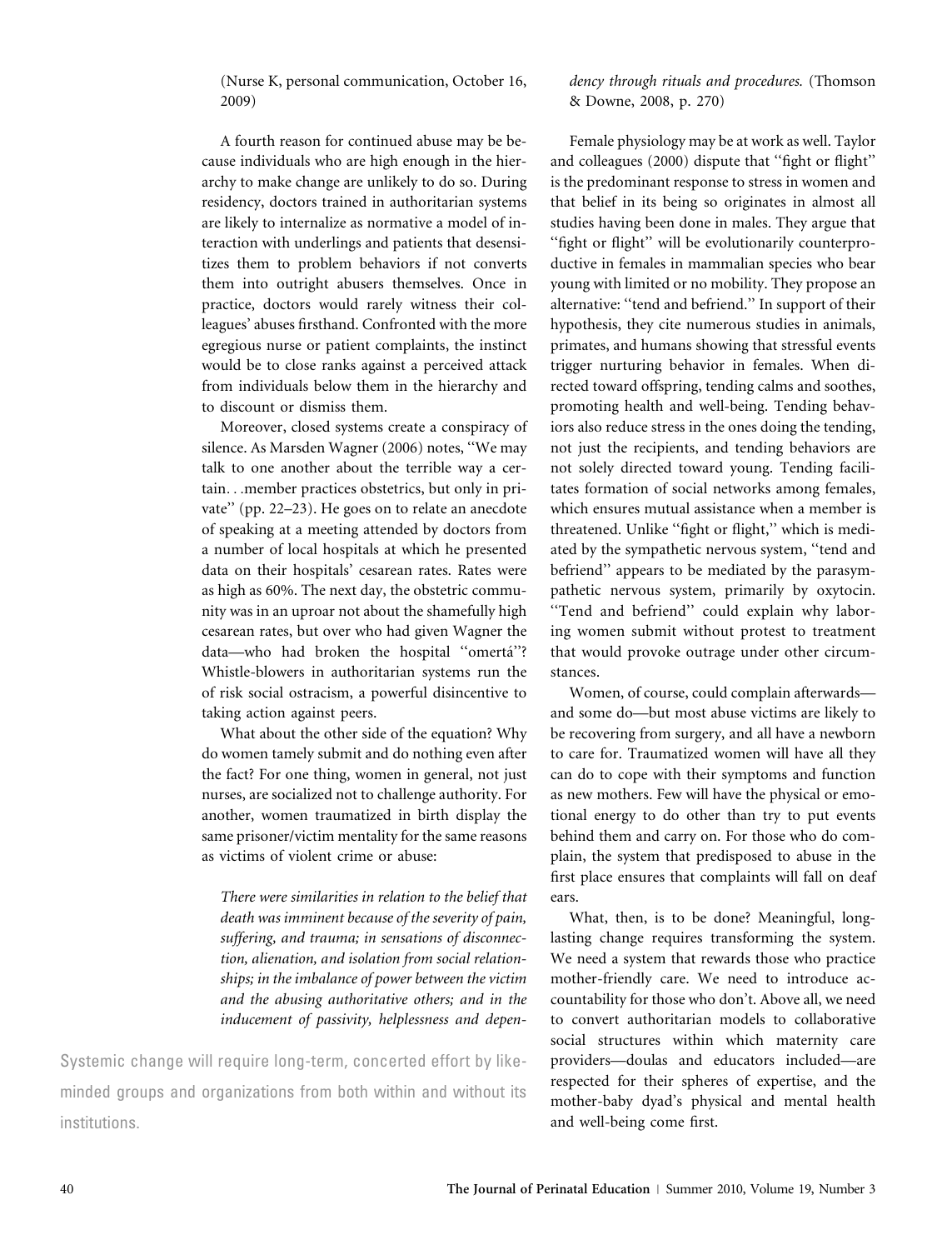Systemic change will require long-term, concerted effort by like-minded groups and organizations from both within and without its institutions. As we begin our next 50 years, it is time for birth professional and advocacy organizations to ''get radical,'' a word whose original meaning is ''fundamental,'' and to take the forefront in the campaign begun by the 1958 Ladies' Home Journal article, ''Cruelty in Maternity Wards.'' Unless and until educators, nurses, doulas, midwives, physicians, reproductive-rights activists, and childbirth reformers join hands and rise up together, childbearing women will go on having no other recourse than the kindness of strangers to protect them during a supremely vulnerable time in their lives.

#### **REFERENCES**

- Appel, J. M. (2010, January 24). Medical kidnapping: Rogue obstetricians vs. pregnant women. Retrieved from http://www.huffingtonpost.com/jacob-m-appel/medicalkidnapping-rogue\_b\_434497.html?view=screen
- Bax, J. (2007, September 15). ICAN eNews, 43. Retrieved from http://ican-online.org/community/enews/volume-43-september-15-2007
- Bergstrom, L., Roberts, J., Skillman, L., & Seidel, J. (1992). ''You'll feel me touching you, sweetie'': Vaginal examinations during the second stage of labor. Birth (Berkeley, Calif.), 19(1), 10–18, discussion 19–20.
- Creedy, D. K., Shochet, I. M., & Horsfall, J. (2000). Childbirth and the development of acute trauma symptoms: Incidence and contributing factors. Birth (Berkeley, Calif.), 27(2), 104–111.
- Declercq, E., Sakala, C., Corry, M. P., & Applebaum, S. (2006). Listening to mothers II: Report of the second national U.S. survey of women's childbearing experiences. New York: Childbirth Connection.
- Declercq, E., Sakala, C., Corry, M. P., & Applebaum, S. (2008). New mothers speak out. National survey results highlight women's postpartum experiences. New York: Childbirth Connection.
- Domestic Violence Definition. (2009). Retrieved from http://www.domesticviolence.org/definition/
- Gale, J., Fothergill-Bourbonnais, F., & Chamberlain, M. (2001). Measuring nursing support during childbirth. MCN. The American Journal of Maternal Child Nursing, 26(5), 264–271.
- Hodges, S. (2009). Abuse in hospital-based birth settings? The Journal of Perinatal Education, 18(4), 8–11.
- International Cesarean Awareness Network. (2009, February 20). New survey shows shrinking options for women with prior cesarean. Retrieved from http://www.icanonline.org/ican-in-the-news/trouble-repeat-cesareans
- Jill. (2008, December 17). Re: More than just rude behavior: The rest of Catherine Skol's allegations [Web log message]. Retrieved from http://www.theunnecesarean. com/blog/2008/12/17/more-than-just-rude-behavior-

the-rest-of-catherine-skols-all.html?SSScrollPosition= 237

- Jill. (2009a, July 6). Re: ''Pit to distress'': Your ticket to an ''emergency'' cesarean? [Web log message]. Retrieved from http://www.theunnecesarean.com/blog/2009/7/ 6/pit-to-distress-your-ticket-to-an-emergency-cesarean. html
- Jill. (2009b, July 21). Re: Skol v. Pierce update: Doctor fined and placed on probation [Web log message]. Retrieved from http://www.unnecesarean.com/blog/2009/ 7/21/skol-v-pierce-update-doctor-fined-and-placed-onprobation.html
- Jill. (2009c, July 23). Re: New Jersey cesarean refusal case: The ''system'' is schizophrenic [Web log message]. Retrieved from http://www.theunnecesarean.com/blog/ 2009/7/23/new-jersey-cesarean-refusal-case-the-systemis-schizophrenic.html
- Jill. (2009d, October 1). Re: Page hospital in Arizona threatens woman with court-ordered cesarean [Web log message]. Retrieved from http://www.theunnecesarean. com/blog/2009/10/1/page-hospital-in-arizona-threatenswoman-with-court-ordered.html?lastPage=true#comment 5786195
- Jill. (2009e, October 18). Re: An OB's birth plan: Obstetrician's disclosure sent one mom running [Web log message]. Retrieved from http://www.theunnecesarean. com/blog/2009/10/18/an-obs-birth-plan-obstetriciansdisclosure-sent-one-mom-runn.html
- Kalish, R. B., McCullough, L., Gupta, M., Thaler, H. T., & Chervenak, F. A. (2004). Intrapartum elective cesarean delivery: A previously unrecognized clinical entity. Obstetrics and Gynecology, 103(6), 1137–1141.
- Mozingo, J. N., Davis, M. W., Thomas, S. P., & Droppleman, P. G. (2002). ''I felt violated'': Women's experience of childbirth-associated anger. MCN. The American Journal of Maternal Child Nursing, 27(6), 342–348.
- Paech, M. J., Godkin, R., & Webster, S. (1998). Complications of obstetric epidural analgesia and anaesthesia: A prospective analysis of 10,995 cases. International Journal of Obstetric Anesthesia, 7(1), 5–11.
- Paul, P. (2008, March 2). And the doula makes four. The New York Times. Retrieved from http://www.nytimes. com/2008/03/02/fashion/02doula.html
- Pil, T. (2010, April 9). Babel: The voices of a medical trauma. Pulse. Retrieved from http://www.pulsemagazine.org/ Archive\_index.cfm?content\_id=119
- Satir, V. (1988). The new peoplemaking. Mountain View, CA: Science and Behavior Books, Inc.
- Schultz, G. D. (1958, May). Cruelty in maternity wards. Ladies' Home Journal, pp. 44–45, 152–155.
- Scott, C. C., Hudson, L., MacCorkle, J., & Udy, P. (Eds.). (2007). Cesarean voices. Redondo Beach, CA: International Cesarean Awareness Network.
- Sleutel, M. R. (2000). Intrapartum nursing care: A case study of supportive interventions and ethical conflicts. Birth (Berkeley, Calif.), 27(1), 38–45.
- Sleutel, M., Schultz, S., & Wyble, K. (2007). Nurses' views of factors that help and hinder their intrapartum care. Journal of Obstetric, Gynecologic, and Neonatal Nursing, 36(3), 203–211.